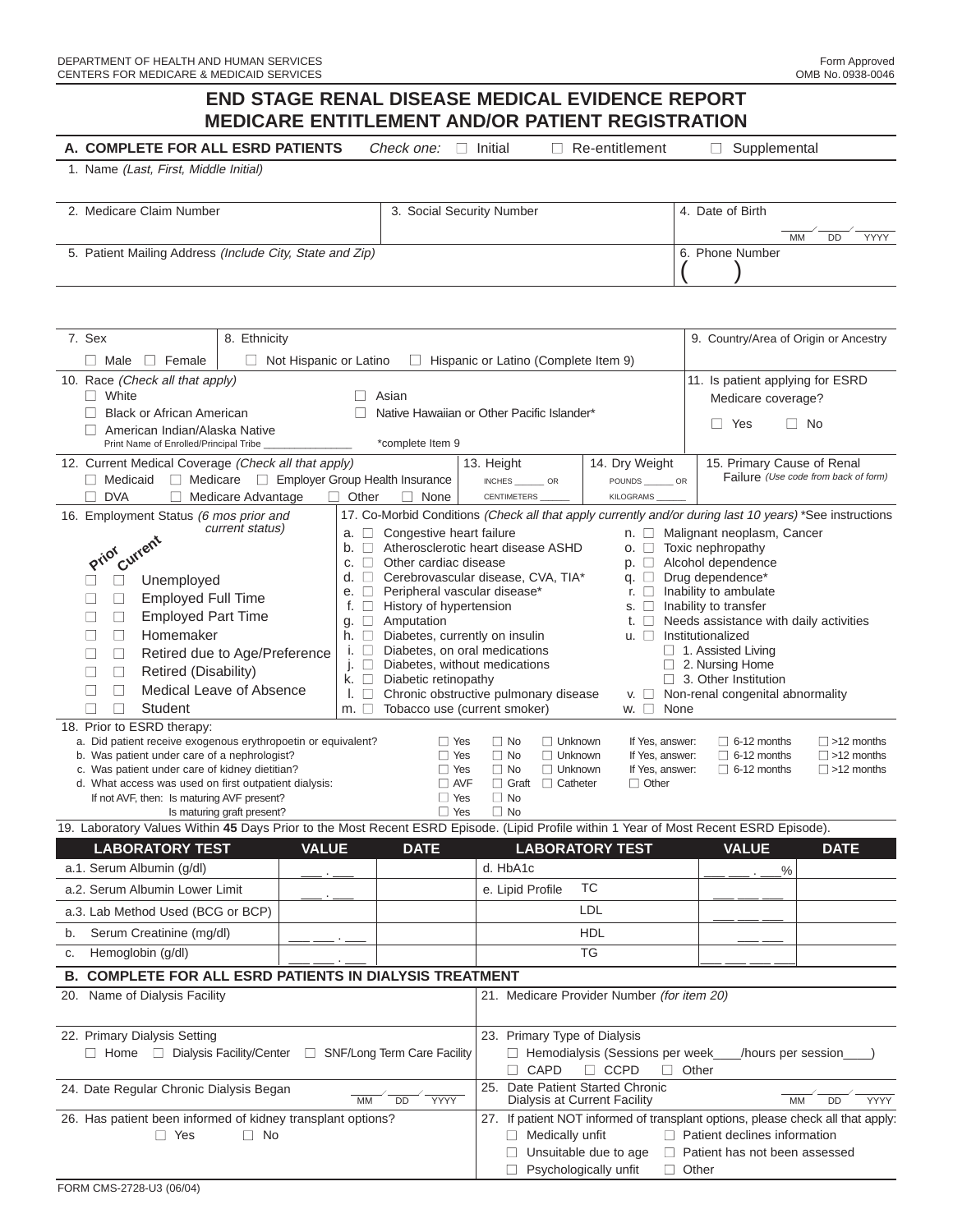| C. COMPLETE FOR ALL KIDNEY TRANSPLANT PATIENTS                                                                                                                                                                           |                                  |                                                                                                        |                                                                                                                                                                                                                                                                                                                                                                                                                                                                                                                                                                                               |  |  |
|--------------------------------------------------------------------------------------------------------------------------------------------------------------------------------------------------------------------------|----------------------------------|--------------------------------------------------------------------------------------------------------|-----------------------------------------------------------------------------------------------------------------------------------------------------------------------------------------------------------------------------------------------------------------------------------------------------------------------------------------------------------------------------------------------------------------------------------------------------------------------------------------------------------------------------------------------------------------------------------------------|--|--|
| 28. Date of Transplant                                                                                                                                                                                                   | 29. Name of Transplant Hospital  | 30. Medicare Provider Number for Item 29                                                               |                                                                                                                                                                                                                                                                                                                                                                                                                                                                                                                                                                                               |  |  |
| <b>DD</b><br>YYYY<br><b>MM</b>                                                                                                                                                                                           |                                  |                                                                                                        |                                                                                                                                                                                                                                                                                                                                                                                                                                                                                                                                                                                               |  |  |
| actual transplantation.                                                                                                                                                                                                  |                                  |                                                                                                        | Date patient was admitted as an inpatient to a hospital in preparation for, or anticipation of, a kidney transplant prior to the date of                                                                                                                                                                                                                                                                                                                                                                                                                                                      |  |  |
| 31. Enter Date                                                                                                                                                                                                           | 32. Name of Preparation Hospital | 33. Medicare Provider number for Item 32                                                               |                                                                                                                                                                                                                                                                                                                                                                                                                                                                                                                                                                                               |  |  |
|                                                                                                                                                                                                                          |                                  |                                                                                                        |                                                                                                                                                                                                                                                                                                                                                                                                                                                                                                                                                                                               |  |  |
| <b>MM</b><br>DD<br>YYYY<br>34. Current Status of Transplant (if functioning, skip items 36 and 37)                                                                                                                       |                                  | 35. Type of Donor:                                                                                     |                                                                                                                                                                                                                                                                                                                                                                                                                                                                                                                                                                                               |  |  |
| $\Box$ Functioning                                                                                                                                                                                                       | $\Box$ Non-Functioning           | $\Box$ Deceased<br>□ Living Unrelated<br>$\Box$ Living Related                                         |                                                                                                                                                                                                                                                                                                                                                                                                                                                                                                                                                                                               |  |  |
| 36. If Non-Functioning, Date of Return to Regular Dialysis                                                                                                                                                               |                                  | 37. Current Dialysis Treatment Site<br>□ Home □ Dialysis Facility/Center □ SNF/Long Term Care Facility |                                                                                                                                                                                                                                                                                                                                                                                                                                                                                                                                                                                               |  |  |
| YYYY<br>МM<br>DD                                                                                                                                                                                                         |                                  |                                                                                                        |                                                                                                                                                                                                                                                                                                                                                                                                                                                                                                                                                                                               |  |  |
| D. COMPLETE FOR ALL ESRD SELF-DIALYSIS TRAINING PATIENTS (MEDICARE APPLICANTS ONLY)                                                                                                                                      |                                  |                                                                                                        |                                                                                                                                                                                                                                                                                                                                                                                                                                                                                                                                                                                               |  |  |
| 38. Name of Training Provider                                                                                                                                                                                            |                                  | 39. Medicare Provider Number of Training Provider (for Item 38)                                        |                                                                                                                                                                                                                                                                                                                                                                                                                                                                                                                                                                                               |  |  |
| 40. Date Training Began                                                                                                                                                                                                  |                                  | 41. Type of Training<br>$a. \Box$ Home $b. \Box$ In Center<br>$\Box$ Hemodialysis                      |                                                                                                                                                                                                                                                                                                                                                                                                                                                                                                                                                                                               |  |  |
| <b>MM</b><br>DD<br><b>YYYY</b>                                                                                                                                                                                           |                                  | $\Box$ CAPD<br>$\Box$ CCPD<br>$\Box$ Other                                                             |                                                                                                                                                                                                                                                                                                                                                                                                                                                                                                                                                                                               |  |  |
| 42. This Patient is Expected to Complete (or has completed) Training<br>and will Self-dialyze on a Regular Basis.                                                                                                        |                                  | 43. Date When Patient Completed, or is Expected to Complete, Training                                  |                                                                                                                                                                                                                                                                                                                                                                                                                                                                                                                                                                                               |  |  |
| $\Box$ No<br>$\Box$ Yes                                                                                                                                                                                                  |                                  | <b>MM</b><br>YYYY<br>DD                                                                                |                                                                                                                                                                                                                                                                                                                                                                                                                                                                                                                                                                                               |  |  |
|                                                                                                                                                                                                                          |                                  |                                                                                                        | I certify that the above self-dialysis training information is correct and is based on consideration of all pertinent medical,                                                                                                                                                                                                                                                                                                                                                                                                                                                                |  |  |
| psychological, and sociological factors as reflected in records kept by this training facility.                                                                                                                          |                                  |                                                                                                        |                                                                                                                                                                                                                                                                                                                                                                                                                                                                                                                                                                                               |  |  |
| 44. Printed Name and Signature of Physician personally familiar with the patient's training                                                                                                                              |                                  |                                                                                                        | 45. UPIN of Physician in Item 44                                                                                                                                                                                                                                                                                                                                                                                                                                                                                                                                                              |  |  |
|                                                                                                                                                                                                                          |                                  |                                                                                                        |                                                                                                                                                                                                                                                                                                                                                                                                                                                                                                                                                                                               |  |  |
| a.) Printed Name                                                                                                                                                                                                         | b.) Signature                    | c.) Date<br>MM<br><b>DD</b><br>YYYY                                                                    |                                                                                                                                                                                                                                                                                                                                                                                                                                                                                                                                                                                               |  |  |
| <b>E. PHYSICIAN IDENTIFICATION</b>                                                                                                                                                                                       |                                  |                                                                                                        |                                                                                                                                                                                                                                                                                                                                                                                                                                                                                                                                                                                               |  |  |
| 46. Attending Physician (Print)                                                                                                                                                                                          |                                  | 47. Physician's Phone No.                                                                              | 48. UPIN of Physician in Item 46                                                                                                                                                                                                                                                                                                                                                                                                                                                                                                                                                              |  |  |
|                                                                                                                                                                                                                          |                                  | <b>PHYSICIAN ATTESTATION</b>                                                                           |                                                                                                                                                                                                                                                                                                                                                                                                                                                                                                                                                                                               |  |  |
| information may subject me to fine, imprisonment, civil penalty, or other civil sanctions under applicable Federal laws.                                                                                                 |                                  |                                                                                                        | I certify, under penalty of perjury, that the information on this form is correct to the best of my knowledge and belief. Based on diagnostic<br>tests and laboratory findings, I further certify that this patient has reached the stage of renal impairment that appears irreversible and<br>permanent and requires a regular course of dialysis or kidney transplant to maintain life. I understand that this information is intended for<br>use in establishing the patient's entitlement to Medicare benefits and that any falsification, misrepresentation, or concealment of essential |  |  |
| 49. Attending Physician's Signature of Attestation (Same as Item 46)                                                                                                                                                     |                                  |                                                                                                        | 50. Date<br>MM<br>DD<br>YYYY                                                                                                                                                                                                                                                                                                                                                                                                                                                                                                                                                                  |  |  |
| 51. Physician Recertification Signature                                                                                                                                                                                  |                                  |                                                                                                        | 52. Date                                                                                                                                                                                                                                                                                                                                                                                                                                                                                                                                                                                      |  |  |
|                                                                                                                                                                                                                          |                                  |                                                                                                        | YYYY<br>MM<br>DD                                                                                                                                                                                                                                                                                                                                                                                                                                                                                                                                                                              |  |  |
| 53. Remarks                                                                                                                                                                                                              |                                  |                                                                                                        |                                                                                                                                                                                                                                                                                                                                                                                                                                                                                                                                                                                               |  |  |
| <b>F. OBTAIN SIGNATURE FROM PATIENT</b>                                                                                                                                                                                  |                                  |                                                                                                        |                                                                                                                                                                                                                                                                                                                                                                                                                                                                                                                                                                                               |  |  |
| I hereby authorize any physician, hospital, agency, or other organization to disclose any medical records or other<br>application for Medicare entitlement under the Social Security Act and/or for scientific research. |                                  |                                                                                                        | information about my medical condition to the Department of Health and Human Services for purposes of reviewing my                                                                                                                                                                                                                                                                                                                                                                                                                                                                            |  |  |
| 54. Signature of Patient (Signature by mark must be witnessed.)                                                                                                                                                          |                                  |                                                                                                        | 55. Date                                                                                                                                                                                                                                                                                                                                                                                                                                                                                                                                                                                      |  |  |
|                                                                                                                                                                                                                          |                                  |                                                                                                        | МM<br>DD<br>YYYY                                                                                                                                                                                                                                                                                                                                                                                                                                                                                                                                                                              |  |  |

#### **G. PRIVACY STATEMENT**

The collection of this information is authorized by Section 226A of the Social Security Act. The information provided will be used to determine if an individual is entitled to Medicare under the End Stage Renal Disease provisions of the law. The information will be maintained in system No. 09-70-0520, "End Stage Renal Disease Program Management and Medical Information System (ESRD PMMIS)", published in the Federal Register, Vol. 67, No. 116, June 17, 2002, pages 41244-41250 or as updated and republished. Collection of your Social Security number is authorized by Executive Order 9397. Furnishing the information on this form is voluntary, but failure to do so may result in denial of Medicare benefits. Information from the ESRD PMMIS may be given to a congressional office in response to an inquiry from the congressional office made at the request of the individual; an individual or organization for research, demonstration, evaluation, or epidemiologic project related to the prevention of disease or disability, or the restoration or maintenance of health. Additional disclosures may be found in the Federal Register notice cited above. You should be aware that P.L.100-503, the Computer Matching and Privacy Protection Act of 1988, permits the government to verify information by way of computer matches.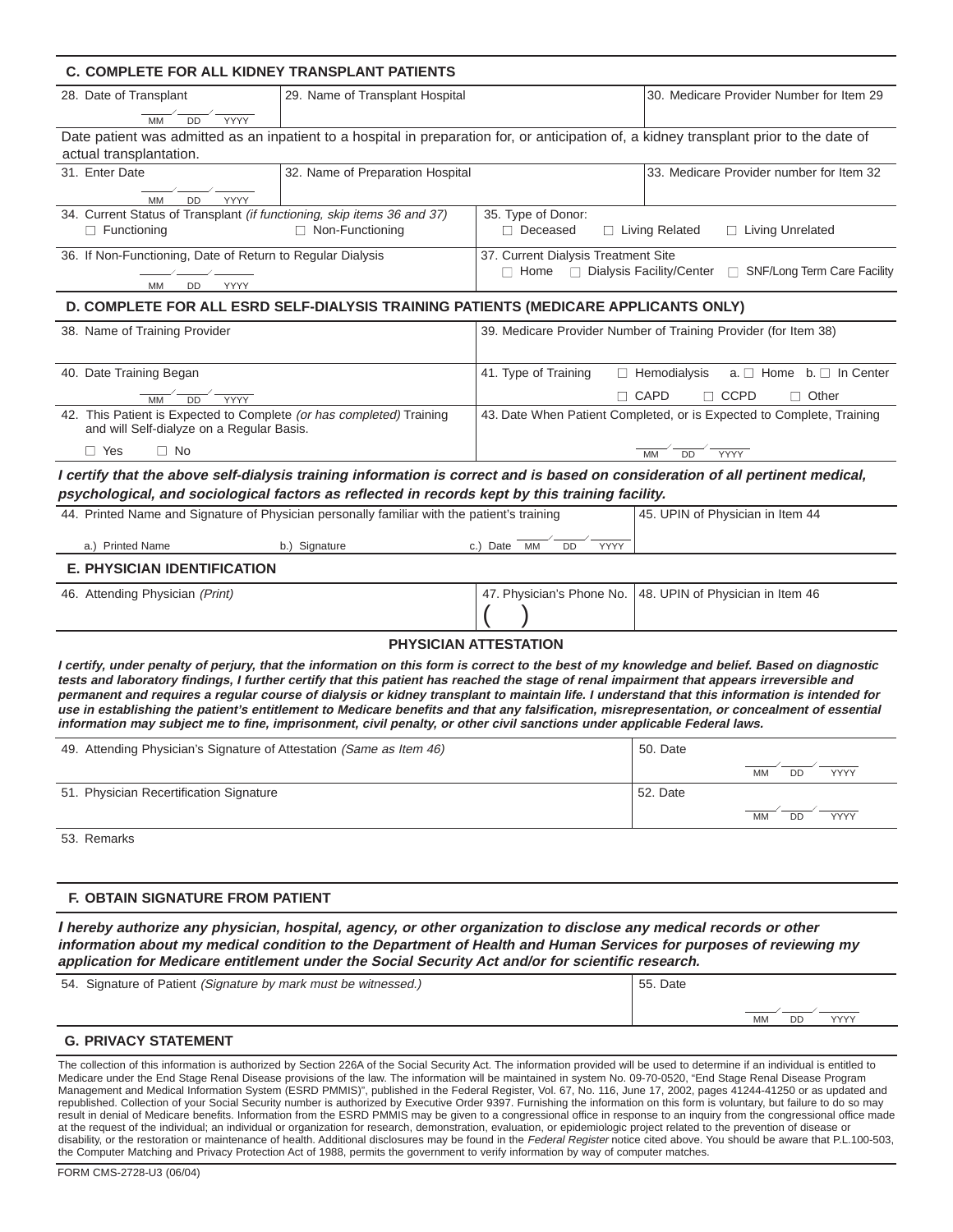### **LIST OF PRIMARY CAUSES OF END STAGE RENAL DISEASE**

Item 15. Primary Cause of Renal Failure should be completed by the attending physician from the list below. Enter the ICD-9-CM code to indicate the primary cause of end stage renal disease. If there are several probable causes of renal failure, choose one as primary. **Code effective as of September 2003**.

| $ ICD-9 $                      | <b>NARRATIVE</b>                                  | $ICD-9$                                      | <b>NARRATIVE</b>                                                                       |  |
|--------------------------------|---------------------------------------------------|----------------------------------------------|----------------------------------------------------------------------------------------|--|
| <b>DIABETES</b>                |                                                   | <b>CYSTIC/HEREDITARY/CONGENITAL DISEASES</b> |                                                                                        |  |
| 25040                          | Diabetes with renal manifestations Type 2         | 75313                                        | Polycystic kidneys, adult type (dominant)                                              |  |
| 25041                          | Diabetes with renal manifestations Type 1         | 75314                                        | Polycystic, infantile (recessive)                                                      |  |
|                                |                                                   | 75316                                        | Medullary cystic disease, including nephronophthisis                                   |  |
| <b>GLOMERULONEPHRITIS</b>      |                                                   | 7595                                         | Tuberous sclerosis                                                                     |  |
| 5829                           | Glomerulonephritis (GN)                           | 7598                                         | Hereditary nephritis, Alport's syndrome                                                |  |
|                                | (histologically not examined)                     | 2700                                         | Cystinosis                                                                             |  |
| 5821                           | Focal glomerulosclerosis, focal sclerosing GN     | 2718                                         | Primary oxalosis                                                                       |  |
| 5831                           | Membranous nephropathy                            | 2727                                         | Fabry's disease                                                                        |  |
| 58321                          | Membranoproliferative GN type 1, diffuse MPGN     | 7533<br>5839                                 | Congenital nephrotic syndrome                                                          |  |
| 58322                          | Dense deposit disease, MPGN type 2                | 75321                                        | Drash syndrome, mesangial sclerosis<br>Congenital obstruction of ureterpelvic junction |  |
| 58381                          | IgA nephropathy, Berger's disease                 | 75322                                        | Congenital obstruction of uretrovesical junction                                       |  |
|                                | (proven by immunofluorescence)                    | 75329                                        | Other Congenital obstructive uropathy                                                  |  |
| 58382                          | IgM nephropathy (proven by immunofluorescence)    | 7530                                         | Renal hypoplasia, dysplasia, oligonephronia                                            |  |
| 5834                           | With lesion of rapidly progressive GN             | 75671                                        | Prune belly syndrome                                                                   |  |
| 5800                           | Post infectious GN, SBE                           | 75989                                        | Other (congenital malformation syndromes)                                              |  |
| 5820                           | Other proliferative GN                            |                                              |                                                                                        |  |
| <b>SECONDARY GN/VASCULITIS</b> |                                                   | <b>NEOPLASMS/TUMORS</b>                      |                                                                                        |  |
|                                |                                                   | 1890                                         | Renal tumor (malignant)                                                                |  |
| 7100                           | Lupus erythematosus, (SLE nephritis)              | 1899                                         | Urinary tract tumor (malignant)                                                        |  |
| 2870                           | Henoch-Schonlein syndrome                         | 2230                                         | Renal tumor (benign)                                                                   |  |
| 7101                           | Scleroderma                                       | 2239                                         | Urinary tract tumor (benign)                                                           |  |
| 28311                          | Hemolytic uremic syndrome                         | 23951                                        | Renal tumor (unspecified)                                                              |  |
| 4460                           | Polyarteritis                                     | 23952                                        | Urinary tract tumor (unspecified)                                                      |  |
| 4464                           | Wegener's granulomatosis                          | 20280                                        | Lymphoma of kidneys                                                                    |  |
| 58392                          | Nephropathy due to heroin abuse and related drugs | 20300                                        | Multiple myeloma                                                                       |  |
| 44620                          | Other Vasculitis and its derivatives              | 20308                                        | Other immuno proliferative neoplasms                                                   |  |
| 44621<br>58391                 | Goodpasture's syndrome                            | 2773                                         | (including light chain nephropathy)<br>Amyloidosis                                     |  |
|                                | Secondary GN, other                               | 99680                                        | Complications of transplanted organ unspecified                                        |  |
|                                | INTERSTITIAL NEPHRITIS/PYELONEPHRITIS             | 99681                                        | Complications of transplanted kidney                                                   |  |
|                                |                                                   | 99682                                        | Complications of transplanted liver                                                    |  |
| 9659                           | Analgesic abuse                                   | 99683                                        | Complications of transplanted heart                                                    |  |
| 5830                           | Radiation nephritis                               | 99684                                        | Complications of transplanted lung                                                     |  |
| 9849                           | Lead nephropathy                                  | 99685                                        | Complications of transplanted bone marrow                                              |  |
| 5909                           | Nephropathy caused by other agents                | 99686                                        | Complications of transplanted pancreas                                                 |  |
| 27410                          | Gouty nephropathy                                 | 99687                                        | Complications of transplanted intestine                                                |  |
| 5920                           | Nephrolithiasis                                   | 99689                                        | Complications of other specified transplanted organ                                    |  |
| 5996                           | Acquired obstructive uropathy                     |                                              |                                                                                        |  |
| 5900                           | Chronic pyelonephritis, reflux nephropathy        |                                              | <b>MISCELLANEOUS CONDITIONS</b>                                                        |  |
| 58389                          | Chronic interstitial nephritis                    | 28260                                        | Sickle cell disease/anemia                                                             |  |
| 58089                          | Acute interstitial nephritis                      | 28269                                        | Sickle cell trait and other sickle cell (HbS/Hb other)                                 |  |
| 5929                           | Urolithiasis                                      | 64620                                        | Post partum renal failure                                                              |  |
| 27549                          | Other disorders of calcium metabolism             | 042                                          | AIDS nephropathy                                                                       |  |
|                                |                                                   | 8660                                         | Traumatic or surgical loss of kidney(s)                                                |  |
|                                | <b>HYPERTENSION/LARGE VESSEL DISEASE</b>          | 5724                                         | Hepatorenal syndrome                                                                   |  |
| 40391                          | Unspecified with renal failure                    | 5836                                         | Tubular necrosis (no recovery)                                                         |  |
| 4401                           | Renal artery stenosis                             | 59389                                        | Other renal disorders                                                                  |  |
| 59381                          | Renal artery occlusion                            | 7999                                         | Etiology uncertain                                                                     |  |

59383 Cholesterol emboli, renal emboli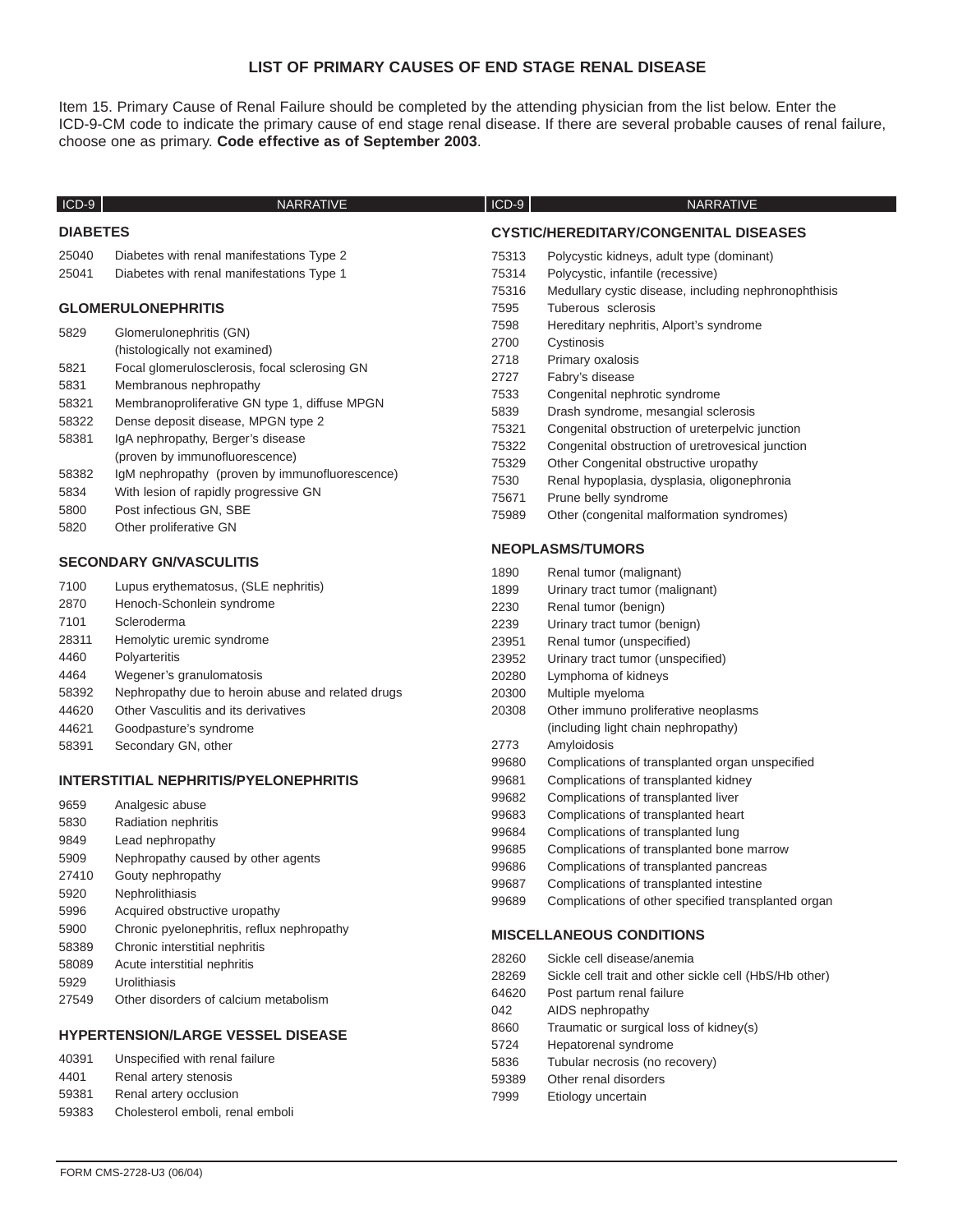## **INSTRUCTIONS FOR COMPLETION OF END STAGE RENAL DISEASE MEDICAL EVIDENCE REPORT MEDICARE ENTITLEMENT AND/OR PATIENT REGISTRATION**

For whom should this form be completed:

This form **SHOULD NOT** be completed for those patients who are in acute renal failure. Acute renal failure is a condition in which kidney function can be expected to recover after a short period of dialysis, i.e., several weeks or months.

This form **MUST BE** completed within 45 days for **ALL** patients beginning any of the following:

Check the appropriate block that identifies the reason for submission of this form.

### **Initial**

For all patients who initially receive a kidney transplant instead of a course of dialysis.

For patients for whom a regular course of dialysis has been prescribed by a physician because they have reached that stage of renal impairment that a kidney transplant or regular course of dialysis is necessary to maintain life. The first date of a regular course of dialysis is the date this prescription is implemented whether as an inpatient of a hospital, an outpatient in a dialysis

center or facility, or a home patient. The form should be completed for all patients in this category even if the patient dies within this time period.

### **Re-entitlement**

For beneficiaries who have already been entitled to ESRD Medicare benefits and those benefits were terminated because their coverage stopped 3 years post transplant but now are again applying for Medicare ESRD benefits because they returned to dialysis or received another kidney transplant.

For beneficiaries who stopped dialysis for more than 12 months, have had their Medicare ESRD benefits terminated and now returned to dialysis or received a kidney transplant. These patients will be reapplying for Medicare ESRD benefits.

### **Supplemental**

Patient has received a transplant or trained for self-care dialysis within the first 3 months of the first date of dialysis and initial form was submitted.

**All items except as follows:** To be completed by the attending physician, head nurse, or social worker involved in this patient's treatment of renal disease.

**Items 15, 17-18, 26-27, 49-50:** To be completed by the attending physician. **Item 44:** To be signed by the attending physician or the physician familiar with the patient's self-care dialysis training. **Items 54 and 55:** To be signed and dated by the patient.

- 1. Enter the patient's legal name (Last, first, middle initial). Name should appear exactly the same as it appears on patient's social security or Medicare card.
- 2. If the patient is covered by Medicare, enter his/her Medicare claim number as it appears on his/her Medicare card.
- 3. Enter the patient's own social security number. This number can be verified from his/her social security card.
- 4. Enter patient's date of birth (2-digit Month, Day, and 4-digit Year). Example 07/25/1950.
- 5. Enter the patient's mailing address (number and street or post office box number, city, state, and ZIP code.)
- 6. Enter the patient's home area code and telephone number.
- 7. Check the appropriate block to identify sex.
- 8. Check the appropriate block to identify ethnicity. Definitions of the ethnicity categories for Federal statistics are as follows:

**Not Hispanic or Latino**—A person of culture or origin not described below, regardless of race.

**Hispanic or Latino**—A person of Cuban, Puerto Rican, or Mexican culture or origin regardless of race. Please complete Item 9 and provide the country, area of origin, or ancestry to which the patient claims to belong.

9. Country/Area of origin or ancestry—Complete if information is available or if directed to do so in question 8.

10. Check the appropriate block(s) to identify race. Definitions of the racial categories for Federal statistics are as follows:

**White**—A person having origins in any of the original white peoples of Europe, the Middle East or North Africa.

**Black or African American**—A person having origins in any of the black racial groups of Africa. This includes native-born Black Americans, Africans, Haitians and residents of non-Spanish speaking Caribbean Islands of African descent.

**American Indian/Alaska Native**—A person having origins in any of the original peoples of North America and South America (including Central America) and who maintains tribal affiliation or community attachment. Print the name of the enrolled or principal tribe to which the patient claims to be a member.

**Asian**—A person having origins in any of the original peoples of the Far East, Southeast Asia or the Indian subcontinent including, for example, Cambodia, China, India, Japan, Korea, Malaysia, Pakistan, the Philippine Islands, Thailand and Vietnam.

**Native Hawaiian or Other Pacific Islander**—A person having origins in any of the original peoples of Hawaii, Guam, Samoa, or other Pacific Islands. Please complete Item 9 and provide the country, area of origin, or ancestry to which the patient claims to belong.

#### DISTRIBUTION OF COPIES:

- Forward the first part (blue) of this form to the Social Security office servicing the claim.
- Forward the second part (green) of this form to the ESRD Network Organizations.
- Retain the last part (white) in the patient's medical records file.

According to the Paperwork Reduction Act of 1995, no persons are required to respond to a collection of information unless it displays a valid OMB control number. The valid OMB control number for this information is 0938-0046. The time required to complete this information collection estimated to average 45 minutes per response, including the time to review instructions, search existing data resources, gather the data needed, and complete and review the information collection. If you have any comments concerning the accuracy of the time estimate(s) or suggestions for improving this form, please write to: CMS, Attention: PRA Reports Clearance Officer, 7500 Security Boulevard, Baltimore, Maryland 21244-1850.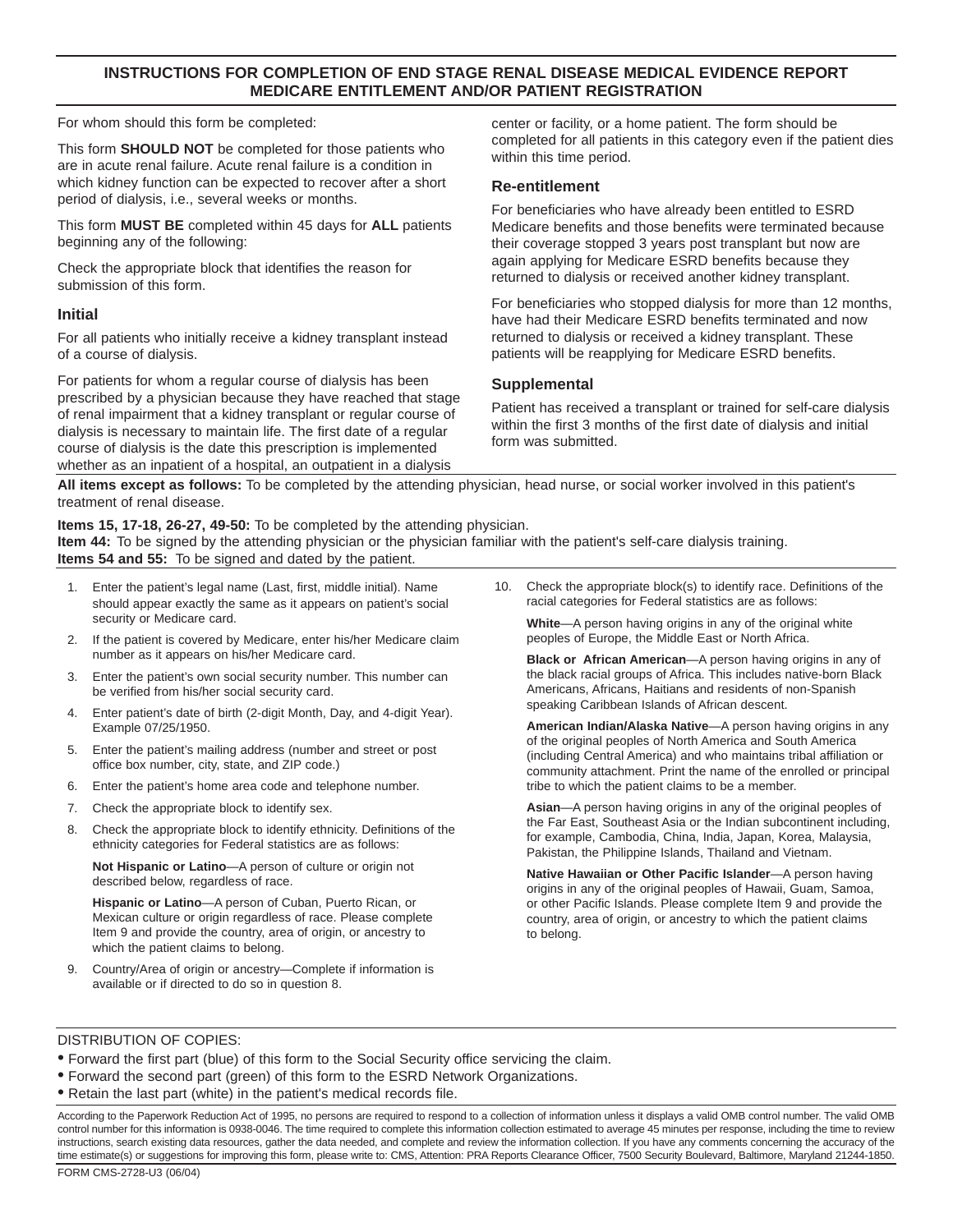- 11. Check the appropriate yes or no block to indicate if patient is applying for ESRD Medicare. **Note: Even though a person may already be entitled to general Medicare coverage, he/she should reapply for ESRD Medicare coverage.**
- 12. Check **all** the blocks that apply to this patient's current medical insurance status.

**Medicaid**—Patient is currently receiving State Medicaid benefits.

**Medicare**—Patient is currently entitled to Federal Medicare benefits.

**Employer Group Health Insurance**—Patient receives medical benefits through an employee health plan that covers employees, former employees, or the families of employees or former employees.

**DVA**—Patient is receiving medical care from a Department of Veterans Affairs facility.

**Medicare Advantage**—Patient is receiving medical benefits under a Medicare Advantage organization.

**Other** Medical Insurance—Patient is receiving medical benefits under a health insurance plan that is not Medicare, Medicaid, Department of Veterans Affairs, HMO/M+C organization, nor an employer group health insurance plan. Examples of other medical insurance are Railroad Retirement and CHAMPUS beneficiaries.

**None**—Patient has no medical insurance plan.

- 13. Enter the patient's most recent recorded height in inches **OR** centimeters at time form is being completed. If entering height in centimeters, round to the nearest centimeter. Estimate or use last known height for those unable to be measured. (Example of inches - 62. DO NOT PUT 5'2") NOTE: For amputee patients, enter height prior to amputation.
- 14. Enter the patient's most recent recorded dry weight in pounds **OR** kilograms at time form is being completed. If entering weight in kilograms, round to the nearest kilogram.

#### **NOTE: For amputee patients, enter actual dry weight.**

- 15. **To be completed by the attending physician**. Enter the ICD-9- CM from back of form to indicate the primary cause of end stage renal disease. These are the only acceptable causes of end stage renal disease.
- 16. Check the first box to indicate employment status 6 months prior to renal failure and the second box to indicate current employment status. **Check only one box for each time period**. If patient is under 6 years of age, leave blank.
- 17. **To be completed by the attending physician**. Check all co-morbid conditions that apply.

**\*Cerebrovascular Disease** includes history of stroke/ cerebrovascular accident (CVA) and transient ischemic attack (TIA).

**\*Peripheral Vascular Disease** includes absent foot pulses, prior typical claudication, amputations for vascular disease, gangrene and aortic aneurysm.

**\*Drug dependence** means dependent on illicit drugs.

18. Prior to ESRD therapy, check the appropriate box to indicate whether the patient received Exogenous erythropoetin (EPO) or equivalent, was under the care of a nephrologist and/or was under the care of a kidney dietitian. Provide vascular access information as to the type of access used (Arterio-Venous Fistula (AVF), graft, catheter (including port device) or other type of access) when the patient first received outpatient dialysis. If an AVF access was not used, was a maturing AVF or graft present?

**NOTE: For those patients re-entering the Medicare program after benefits were terminated, Items 19a thru 19c should contain initial laboratory values within 45 days prior to the most recent ESRD episode. Lipid profiles and HbA1c should be within 1 year of the most recent ESRD episode. Some tests may not be required for patients under 21 years of age.**

- 19a1. Enter the serum albumin value (g/dl) and date test was taken. This value and date must be within 45 days prior to first dialysis treatment or kidney transplant.
- 19a2. Enter the lower limit of the normal range for serum albumin from the laboratory which performed the serum albumin test entered in 19a1.
- 19a3. Enter the serum albumin lab method used (BCG or BCP).
- 19b. Enter the serum creatinine value (mg/dl) and date test was taken. **THIS FIELD MUST BE COMPLETED.** Value must be within 45 days prior to first dialysis treatment or kidney transplant.
- 19c. Enter the hemoglobin value (g/dl) and date test was taken. This value and date must be within 45 days prior to the first dialysis treatment or kidney transplant.
- 19d. Enter the HbA1c value and the date the test was taken. The date must be within 1 year prior to the first dialysis treatment or kidney transplant.
- 19e. Enter the Lipid Profile values and date test was taken. These values: TC–Total Cholesterol; LDL–LDL Cholesterol; HDL–HDL Cholesterol; TG–Triglycerides, and date must be within 1 year prior to the first dialysis treatment or kidney transplant.
- 20. Enter the name of the dialysis facility where patient is currently receiving care and who is completing this form for patient.
- 21. Enter the 6-digit Medicare identification code of the dialysis facility in item 20.
- 22. If the person is receiving a regular course of dialysis treatment, check the appropriate **anticipated long-term treatment setting** at the time this form is being completed.
- 23. If the patient is, or was, on regular dialysis, **check the anticipated long-term primary type of dialysis**: Hemodialysis, (enter the number of sessions prescribed per week and the hours that were prescribed for each session), CAPD (Continuous Ambulatory Peritoneal Dialysis) and CCPD (Continuous Cycling Peritoneal Dialysis), or Other. **Check only one block**. NOTE: Other has been placed on this form to be used only to report IPD (Intermittent Peritoneal Dialysis) and any new method of dialysis that may be developed prior to the renewal of this form by Office of Management and Budget.
- 24. Enter the date (month, day, year) that a "regular course of chronic dialysis" began. The beginning of the course of dialysis is counted from the beginning of regularly scheduled dialysis necessary for the treatment of end stage renal disease (ESRD) regardless of the dialysis setting. The date of the first dialysis treatment after the physician has determined that this patient has ESRD and has written a prescription for a "regular course of dialysis" is the "Date Regular Chronic Dialysis Began" regardless of whether this prescription was implemented in a hospital/ inpatient, outpatient, or home setting and regardless of any acute treatments received prior to the implementation of the prescription.

**NOTE: For these purposes, end stage renal disease means irreversible damage to a person's kidneys so severely affecting his/her ability to remove or adjust blood wastes that in order to maintain life he or she must have either a course of dialysis or a kidney transplant to maintain life.**

#### **If re-entering the Medicare program, enter beginning date of the current ESRD episode. Note in Remarks, Item 53, that patient is restarting dialysis.**

- 25. Enter date patient started chronic dialysis at current facility of dialysis services. In cases where patient transferred to current dialysis facility, this date will be after the date in Item 24.
- 26. Enter whether the patient has been informed of their options for receiving a kidney transplant.